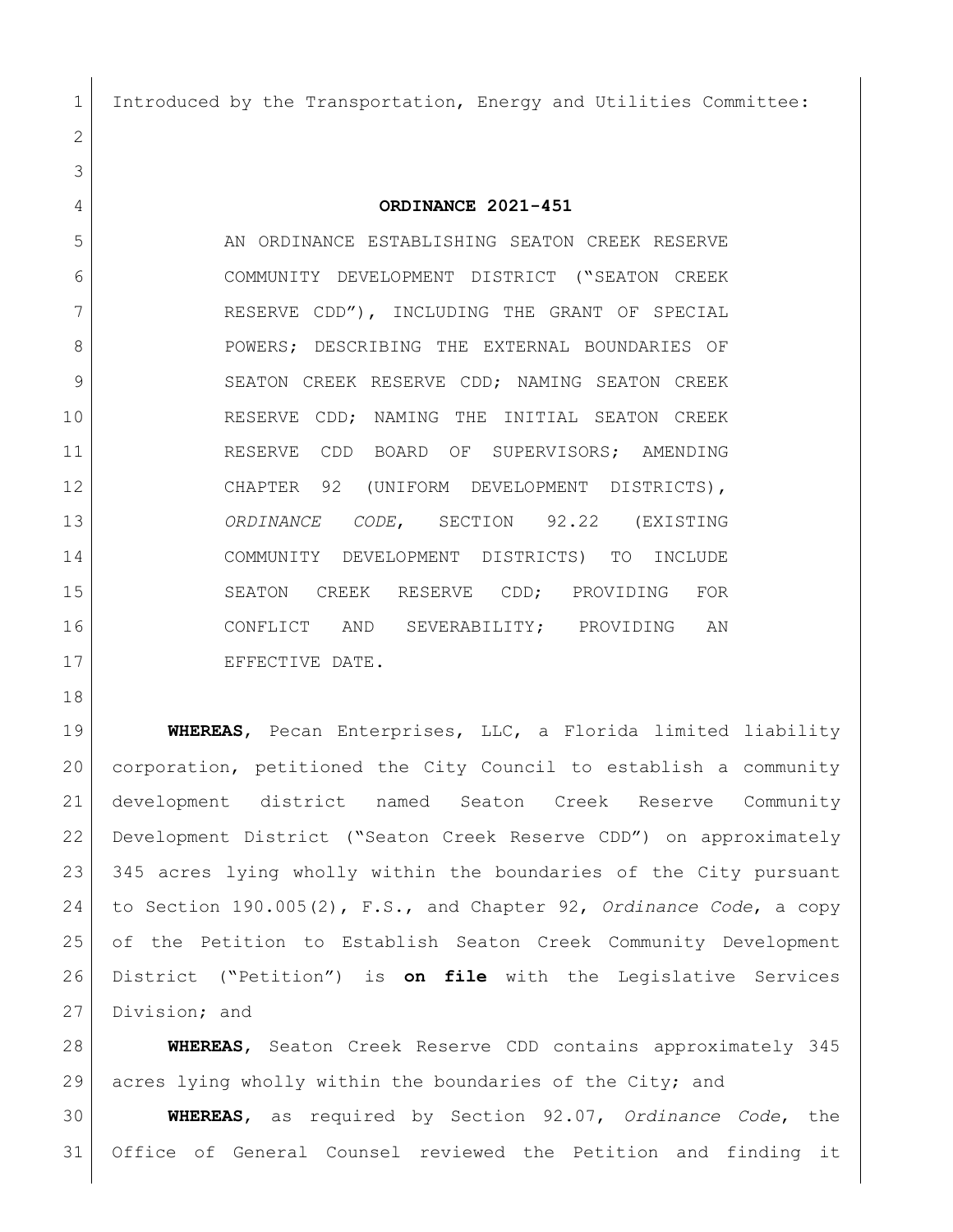sufficient and complete to permit the fair and informed 2 consideration of the matter by the Council prepared and submitted its Final Report of Counsel, attached hereto as **Exhibit 1**; and

 **WHEREAS**, the Planning and Development Department provided its report and recommendation regarding the Petition to the Transportation, Energy and Utilities Committee; and

 **WHEREAS,** Petitioner acknowledges that the adoption of this 8 Ordinance shall not in any way waive any of the City's, or any other governing or regulatory entities' rights to grant or not grant entitlements for the development to be serviced by Seaton Creek Reserve CDD (the "Development"), or otherwise prejudice the 12 City's, or any other governing or regulatory entities', ability to 13 govern or regulate the planning or permitting of the Development; and

 **WHEREAS,** the Petition adequately meets the requirements of Section 190.005, F.S. and Section 92.04, *Ordinance Code* and is therefore complete and sufficient to permit fair and informed 18 review thereof; and

 **WHEREAS,** all notice requirements of Chapter 190, F.S., Section 92.11, *Ordinance Code*, and other applicable laws were complied with, complete notice was timely given, and a public hearing held on the date and time noticed and conducted thereafter in compliance with Chapter 190, F.S. and all applicable laws; and

 **WHEREAS,** in making its fair and informed determination whether to grant or deny the Petition, the Council has considered the petition in light of the record developed at the public hearing and 27 in relation to the six factors set forth in Section 190.005(1)(e), 28 F.S., now, therefore

**BE IT ORDAINED** by the Council of the City of Jacksonville: **Section 1. Name.** A community development district is hereby established within the City to be known hereafter as Seaton

 $- 2 -$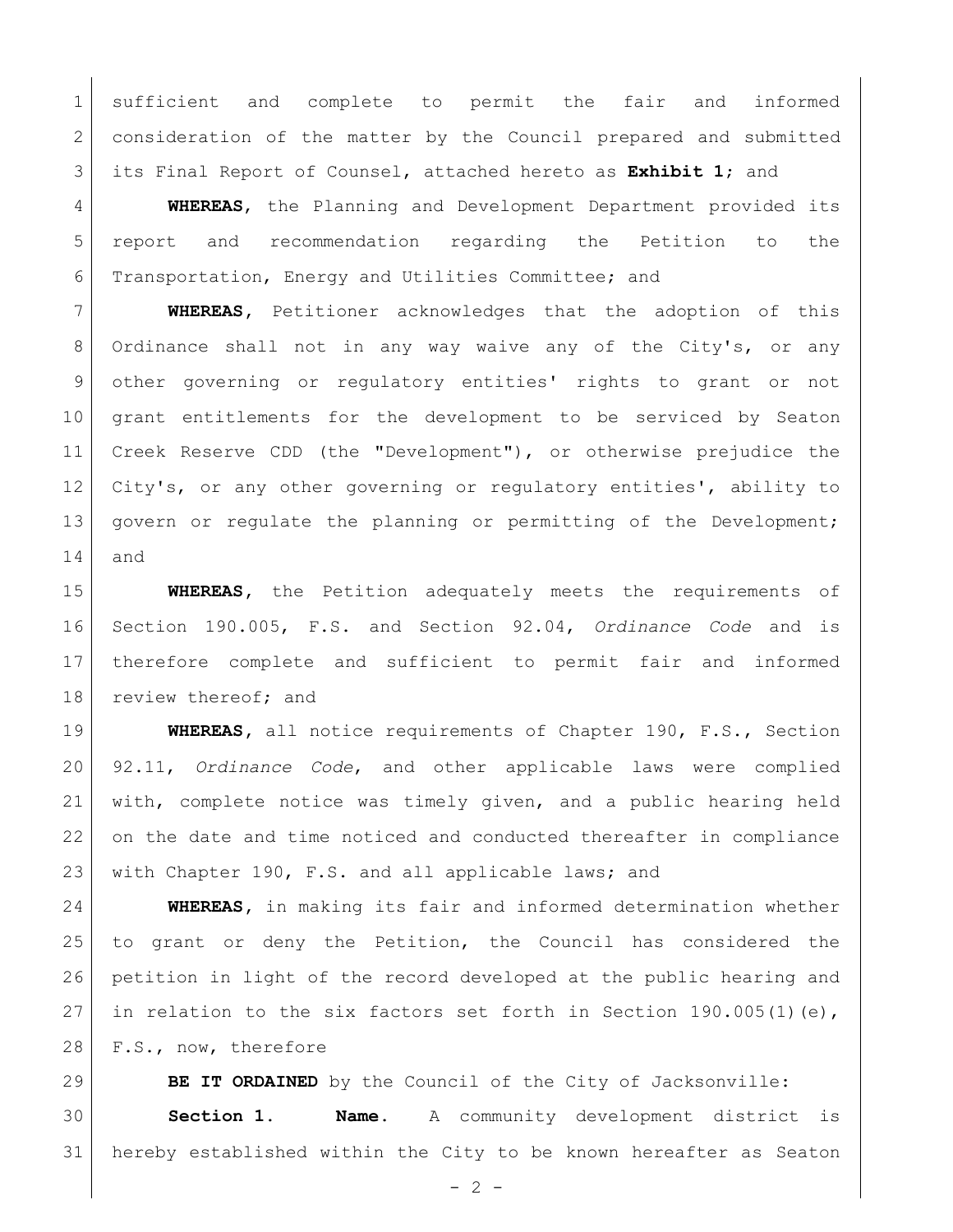1 Creek Reserve Community Development District.

 **Section 2**. **Boundaries**. The boundaries of Seaton Creek Reserve Community Development District established by this ordinance are as set forth in the legal description contained in the Petition to Establish Seaton Creek Reserve Community Development District ("Petition") which is **on file** with the Legislative Services Division. The legal description and boundary sketch found within the Petition are attached hereto as **Exhibit 2**.

 **Section 3. Board of Supervisors.** The following five persons, as set forth in the Petition, are designated to be the initial members of the governing Board of Supervisors ("Board") of 12 Seaton Creek Reserve Community Development District:

- a. Ross Puzzitiello
- b. Rick Puzzitiello
- 15 c. Ward Huntley
- d. Amy Dewey
- e. Zenzi Rogers

 **Section 4. Grant of Special Powers.** Consent is hereby granted to Seaton Creek Reserve Community Development District, 20 | pursuant to Section 190.012(2)(a),  $F.S.,$  to exercise the power to plan, establish, acquire, construct or reconstruct, enlarge or extend, equip, operate and maintain additional systems and facilities for parks and facilities for indoor and outdoor recreational, cultural, and educational uses, all to be exercised only in compliance and consistent with all applicable laws including the City's 2030 Comprehensive Plan and City's land development regulations.

 **Section 5. Amending Chapter 92 (Uniform Community Development Districts), Section 92.22 (Existing Community Development Districts),** *Ordinance Code***.** Section 92.22, Ordinance Code, is hereby amended to read as follows: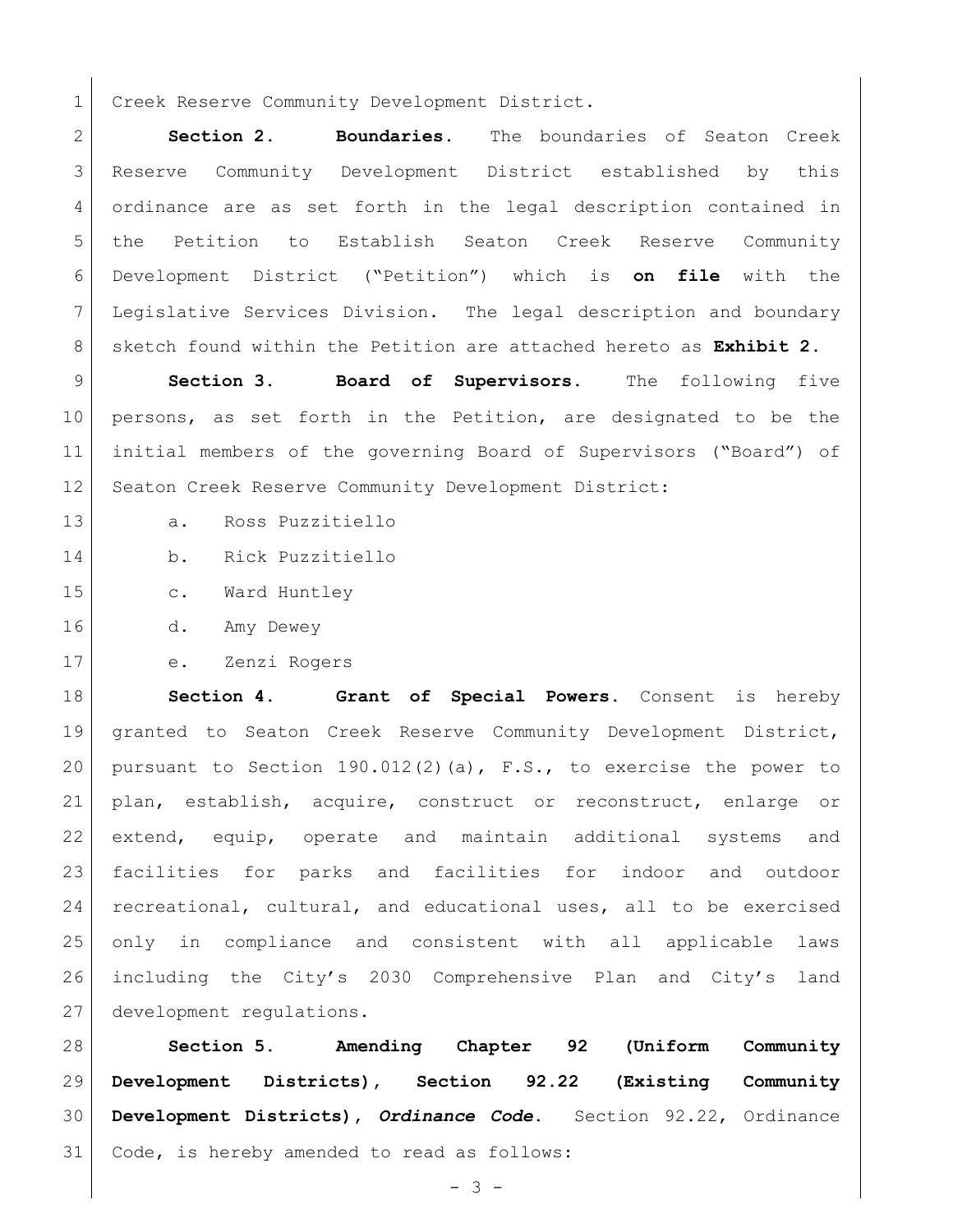- 4 - **Sec. 92.22. - Existing Community Development Districts.**  2 The following CDDs have been established in the City: (1) *Bainebridge Community Development District.* The 4 Bainebridge Community Development District was 5 stablished in Ordinance 2005-1417-E. The City granted consent to the Bainebridge Community Development District 7 to exercise special powers related to parks and **facilities** for indoor and outdoor recreational, cultural 9 and educational uses in Ordinance 2006-592-E. **\* \* \***  (20) *Seaton Creek Reserve Community Development District.* The 12 Seaton Creek Reserve Community Development District was 13 established in Ordinance 2021- -E and was granted consent to exercise special powers to plan, establish, 15 acquire, construct or reconstruct, enlarge or extend, equip, operate and maintain additional systems and facilities for parks and facilities for indoor and 18 outdoor recreational, cultural, and educational uses. **Section 5. Conflict and Severability**. Any portion of this ordinance determined by a court of competent jurisdiction to be in conflict with prevailing law shall not be effective to the extent of such conflict and shall be deemed severable and the remainder 23 shall continue in full force and effect to the extent legally possible. **Section 6. Effective Date.** This ordinance shall become effective upon signature by the Mayor or upon becoming law without 27 the Mayor's signature.